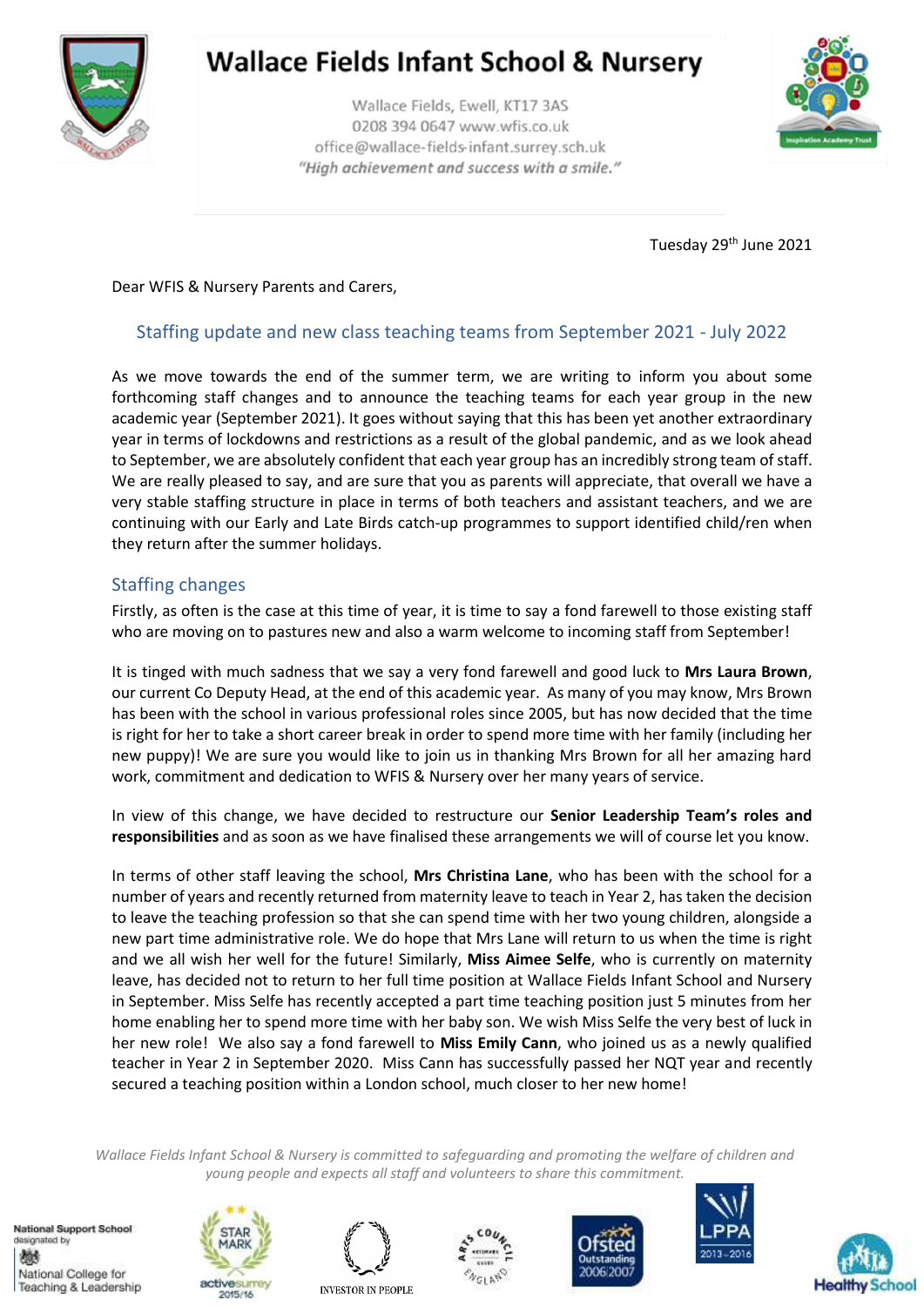



In terms of new teaching staff, we are absolutely delighted to confirm that this year's cohort of trainee teachers have accepted positions as *Early Career Teachers* (previously known as Newly Qualified Teachers or NQTs) with us from September 21. **Miss Ilayda Barker** (currently working in Reception) will join our Reception team as class teacher in Butterfly class, and **Mrs Esme Holmes** (currently working in Year 2) will join the Year 2 team as class teacher in Kingfisher class.

The Department for Education have recently updated the induction programme for *Early Career Teachers* with a new two-year programme for those starting out in the profession and both teachers will be expertly mentored by our Assistant Head during their respective induction periods.

In terms of our staff who support teachers in the classroom, **Miss Gaby Mayle**, currently a Higher Level Teaching Assistant and Eco Lead at the school, will be undertaking her final year of teacher training and will be employed as a Trainee Teacher in Year 2. We would like to wish Miss Mayle the best of luck in her final year of studies! In Shining Stars Nursery, **Miss Katie Marman**, who is currently an apprentice Assistant Teacher, has decided not to pursue a career in early years' education and leaves us at the end of July for pastures new. We also say goodbye to **Mrs Anna Sikora** who is currently an Assistant Teacher in Reception as she moves onto a new role within a local primary school.

## Teaching Teams for 2020-21

Current class teachers have completed a rigorous process of splitting the children into their new classes for Year 1 and Year 2. We are delighted to be able to announce the classes for the new academic year along with the class teachers and confirmed members of the support team.

| <b>New Class for</b><br>September 2021 | Class teacher/s                                               | <b>Additional Adults</b>                             |
|----------------------------------------|---------------------------------------------------------------|------------------------------------------------------|
| <b>Owl Class</b><br>(Year 2)           | Mrs Anne-Marie Nicholson<br>Miss Gaby Mayle (Trainee Teacher) | Miss Faye Fanthorpe                                  |
| <b>Kingfisher Class</b><br>(Year 2)    | Mrs Esme Holmes                                               | Ms Hilary Walker                                     |
| <b>Badger Class</b><br>(Year 1)        | Miss Megan Steeper                                            | Miss Annemarie Croxson (AM only)<br>Mr Nathan Yeates |
| <b>Hedgehog Class</b><br>(Year 1)      | Miss Theresa Russell                                          | Miss Maria Townsend<br><b>TBA</b>                    |
| <b>Butterfly Class</b><br>(Reception)  | Miss Ilayda Barker                                            | Mrs Trish Wadey<br>Miss Hanna Botting                |

*Wallace Fields Infant School & Nursery is committed to safeguarding and promoting the welfare of children and young people and expects all staff and volunteers to share this commitment.*

National Support School designated by 燃 National College for Teaching & Leadership











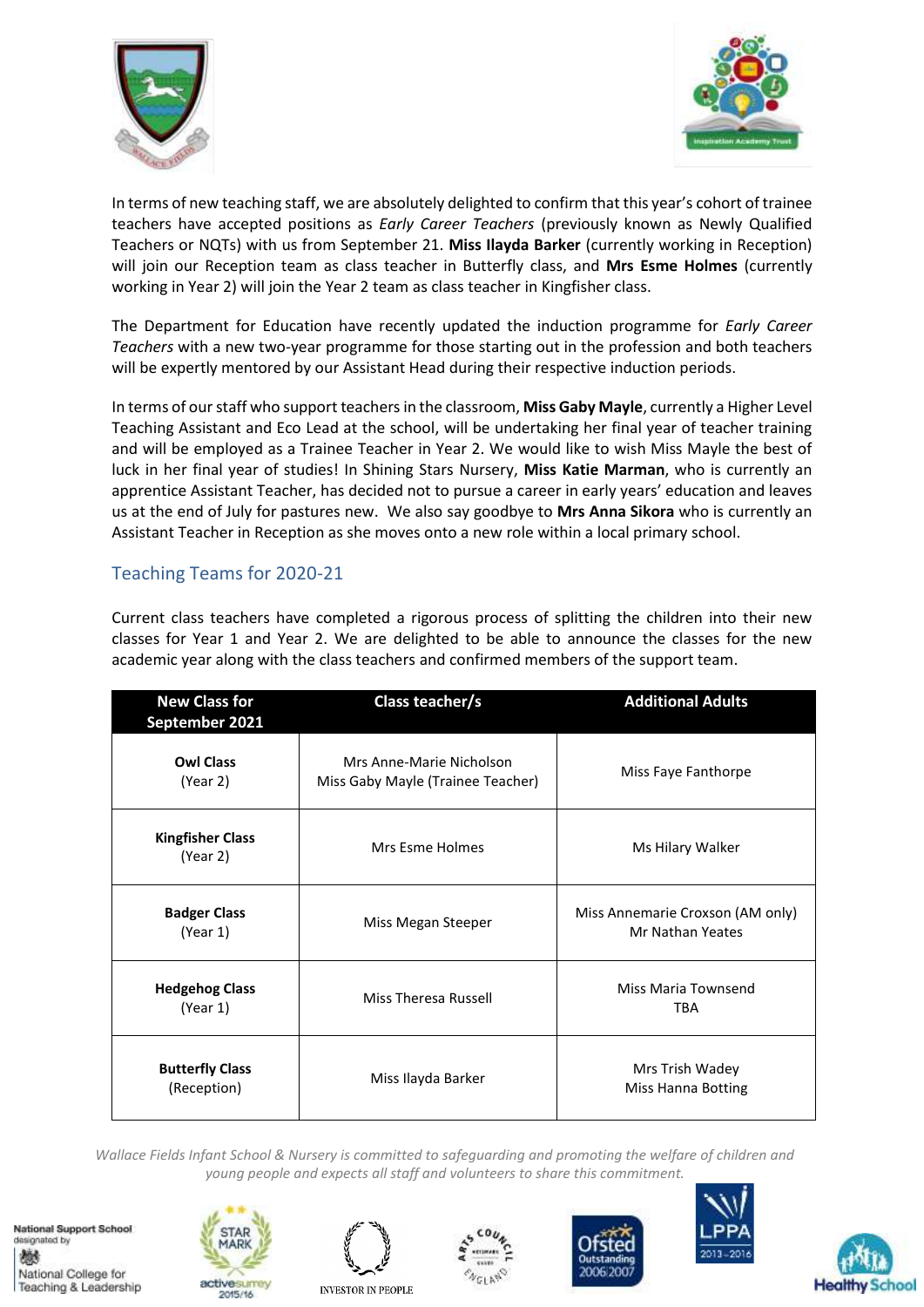



| <b>Bumblebee Class</b><br>(Reception) | Miss Megan Davies                        | Miss Laura Grover<br>Miss Annemarie Croxson (PM only)<br>Ms Justine Berry (p/t)                                         |
|---------------------------------------|------------------------------------------|-------------------------------------------------------------------------------------------------------------------------|
| <b>Big Stars</b><br>(Silver & Gold)   | Miss Hannah Barron<br>Mrs Nicolette Dave | Miss Sarah Gaskin<br>Miss Fran Capanna<br>Miss Nicola Richens<br>Miss Kelly Tibbs                                       |
| <b>Little Stars</b>                   | Miss Hannah Barron                       | Miss Hatty St John<br>Miss Sophie Grimshaw<br>Mrs Sarah Gaskin<br>Miss Barton White/Mrs Zoe Culver<br>Miss Fran Capanna |

We are also fortunate to have Mrs Julie Luck, our dedicated Music Teacher, who works across the school, as well as a number of key support staff including Mrs Debbie Binns (HLTA/Emotional Literacy Support Assistant) and Ms Lisa Mak (Assistant Teacher for whole school intervention). Miss Annabel Langley, currently class teacher in Year 2 and English Lead, will be moving over to oversee our Reception team and support with implementation of the new Early Years curriculum.

Reception and Key Stage 1 teachers will be meeting in the coming week to handover to the new class teachers. We are sure you will be pleased to hear that as part of our transition plans, children who are moving in to Year 1 and Year 2 will spend a morning in their new class meeting their new teacher/s and having the opportunity to get better acquainted with their new classroom and school friends.

At WFIS & Nursery, we are committed to ensuring the very highest levels of achievement for all our children and we can therefore confirm that we will continue to provide focussed catch up sessions such as our successful Early and Late Birds intervention groups for identified children in the new academic year.

Finally, we are sure that you will want to join us in extending our thanks and gratitude to all of our valued staff members for the unique contributions that they have made to the Wallace Fields Infant School & Nursery team this year. We are extremely proud of the way in which that they have risen to multiple challenges in the last year, and we know that as we move in to the new academic year, we can continue to depend on their hard work and dedication in working tirelessly for the benefit of the children and families at the school.

Kindest regards,

Naun

Jamie Hallume

Miss Nicky Mann Mr Jamie Hallums

*Wallace Fields Infant School & Nursery is committed to safeguarding and promoting the welfare of children and young people and expects all staff and volunteers to share this commitment.*